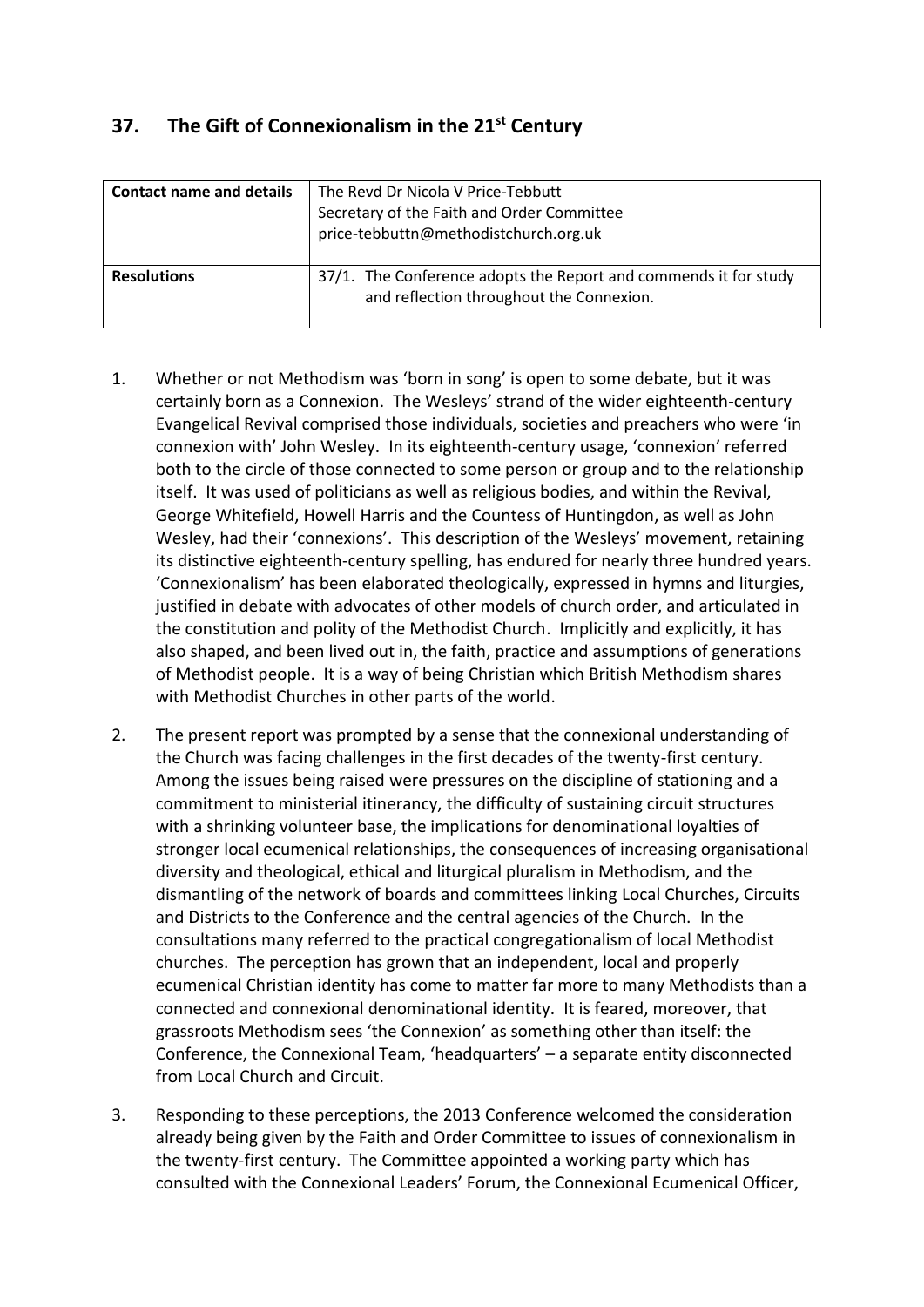people working in fresh expression/pioneer contexts, members of the Discipleship and Ministries Learning Network, and a sample of Local Churches, Circuit Meetings and Local Preachers' Meetings. Although the time available inevitably required the consultation to be representative rather than comprehensive, the Committee was encouraged to receive material from a wide range of groups and churches, and it believes that the responses and personal stories offered a snapshot of how people felt they belonged to the Methodist Church today. This report is based on the consultations and on reflection in the working party and the Faith and Order Committee, and it has been revised following debate in the 2015 Conference and an opportunity for connexion-wide consultation thereafter.

- 4. For Methodists connexionalism is not an abstract principle or a piece of historical baggage, but a way of being Christian. The overall conclusions of the working party's investigation were that connexionalism is still fundamental to how Methodists understand the Church, that questions and issues arise as to how the connexional principle is embodied and demonstrated, and that these issues are generally best worked through in the contexts in which they arise. To assist reflection and discussion, some questions are offered in Appendix 1 with the intention of encouraging individuals and groups to consider the bearing of the material on their own experience and circumstances. To assist the reader, the relevant sections of the Faith and Order report *Called to Love and Praise. The Nature of the Christian Church in Methodist Experience and Practice*, are reprinted in Appendix 2. This Statement, adopted by the Conference in 1999 after eight years of study and reflection, offers a considered and enduring understanding of the Church from a Methodist standpoint.
- 5. Although Methodists may readily use the language of connexionalism, implicit assumptions and definitions may often be left unstated. In *Called to Love and Praise*, the essence of connexionalism is identified and defined in terms of belonging, mutuality and interdependence. All Christians are essentially linked to one another; no Local Church is or can be an autonomous unit complete in itself. This understanding of the essence of the Church is grounded in the New Testament. It is vital for effective mission, and it is expressed in apt structures of oversight, balancing authority and subsidiarity. Where these insights have become part of the ethos of the Church, connexionalism is experienced in a way of life which assumes that all contribute to and receive from the life and mission of the whole Church.
- 6. The Conference considers that the principle of connexionalism remains fundamental to the Methodist people: to their self-identity, to their (sometimes unarticulated) experience, and to their understanding of church. Most of those who responded to the consultation expressed a personal sense of belonging to Methodism. For many this belonging was important, although expressed and experienced in many different ways. Methodists speak, for example, of the value of belonging to something larger than their Local Church, and many find this sense of belonging demonstrated week by week: through the preaching plan, as local preachers and presbyters travel around the Circuit; through use of the *Prayer Handbook*, the *Methodist Worship Book* and *Singing the Faith*; through working relationships with other Methodist communities. These practical expressions of connexionalism in belonging, mutuality and interdependence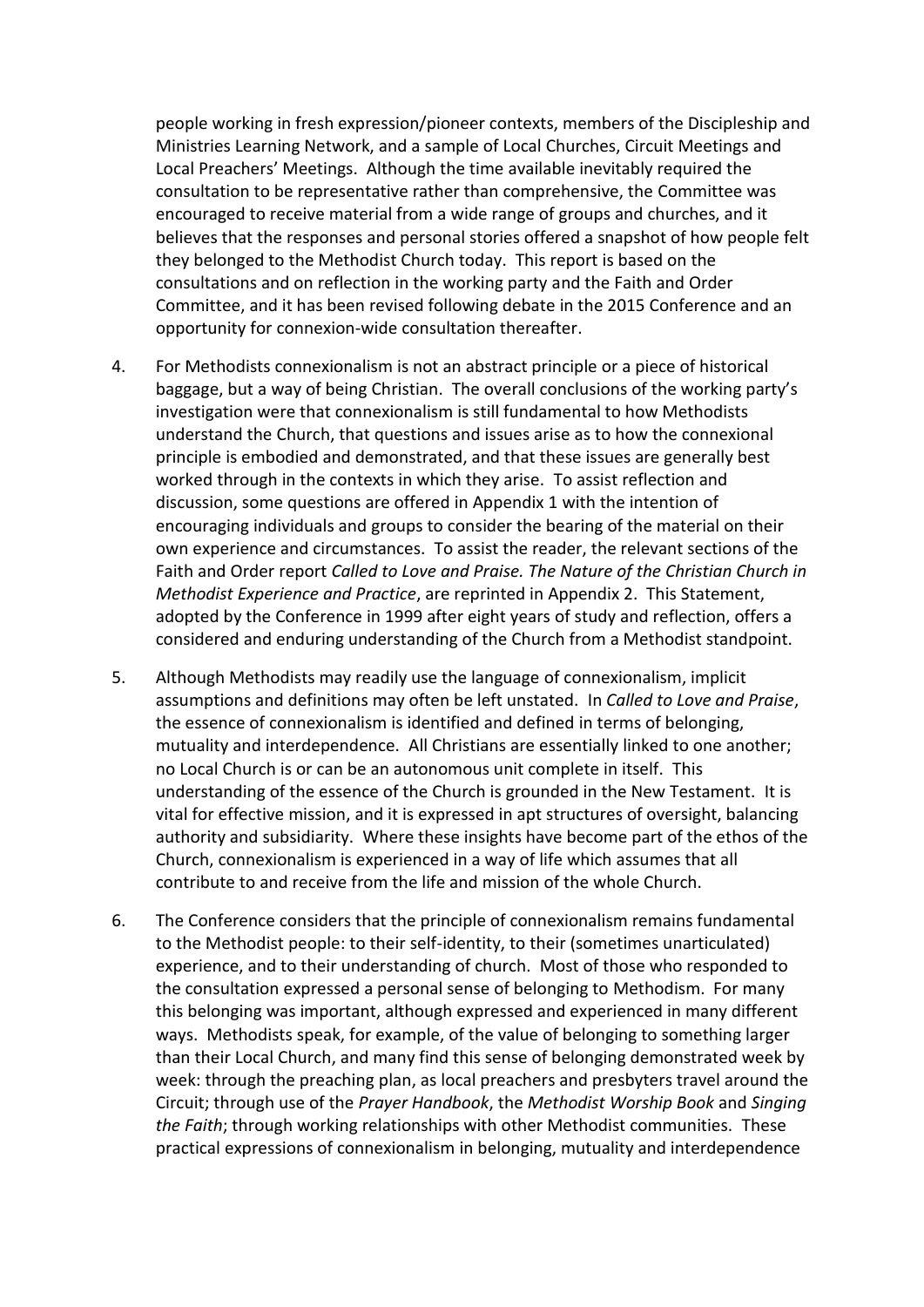complement the theological and historical exposition of the connexional principle in *Called to Love and Praise*.

- 7. The Conference believes, further, that the sense of 'being connected' speaks powerfully and persuasively to the multiple connectivity of the modern world. The World Wide Web and plethora of social media offer new and fruitful ways of forming connections, and people experience and inhabit numerous communities, both face-toface and virtual. The Church has an opportunity to encourage and model authentic connexion, grounded in a wide range of relationships. Whilst celebrating the gift of modern technology, the Church also recognises the potential harm of the contemporary social experience which can be fragile, elusive or even abusive. Connexionalism therefore has pastoral, evangelistic and apologetic resonance in a world craving genuine and meaningful relationships, and it offers a hopeful alternative to a society which can seem individualistic and consumer focused.
- 8. At the time of writing this report, many are wrestling with social and political questions in relation to issues of human identity and belonging; seeking to work out how we live together as members of diverse communities with sometimes competing needs, values and priorities. As relationships and ways of living together are being renegotiated, many are drawn to developing a deeper sense of their own community and giving full attention to these relationships and needs. In this context, the Methodist Church faces similar challenges and has the opportunity to reflect on what its own patterns of relating reveal about the nature of relationships rooted, through Jesus, in the love of God. Connexionalism challenges us to a broader understanding of belonging, inviting us to see our experience of being church as reaching beyond those whom we meet week by week, to other Methodists elsewhere, offering the opportunity of increased connection with other people and the world. Such connection deepens our experience of God and enriches our witness.
- 9. Relationship is at the heart of connexionalism. Methodist structures and practice seek to express and witness to "a mutuality and interdependence which derive from the participation of all Christians through Christ in the very life of God" (*Called to Love and Praise,* §4.6.1). Sometimes they do so imperfectly. Sometimes relationships within the Church feel fragile or disconnected. In feedback from the consultation, it was not uncommon for a sense of belonging to wider Methodism to be affirmed alongside an expression of a sense of disconnectedness from the Circuit, District, or the Conference. Methodists reflected that being connected involved hard work: sometimes expectations of support were not met; sometimes churches failed to look beyond themselves to see how they might support and encourage others; sometimes it was simply not possible for a church to give sufficient time and attention to the variety of relationships that it had a commitment to. Being in relationship is profoundly challenging.
- 10. The challenge is compounded because contemporary society tends towards a dominant culture in which personal choice and the rights of the individual are emphasised over commitment to others, and in which people often have multiple connections and are involved in many different communities. Within the Methodist Church in Britain there are multiple narratives of what it means to belong. The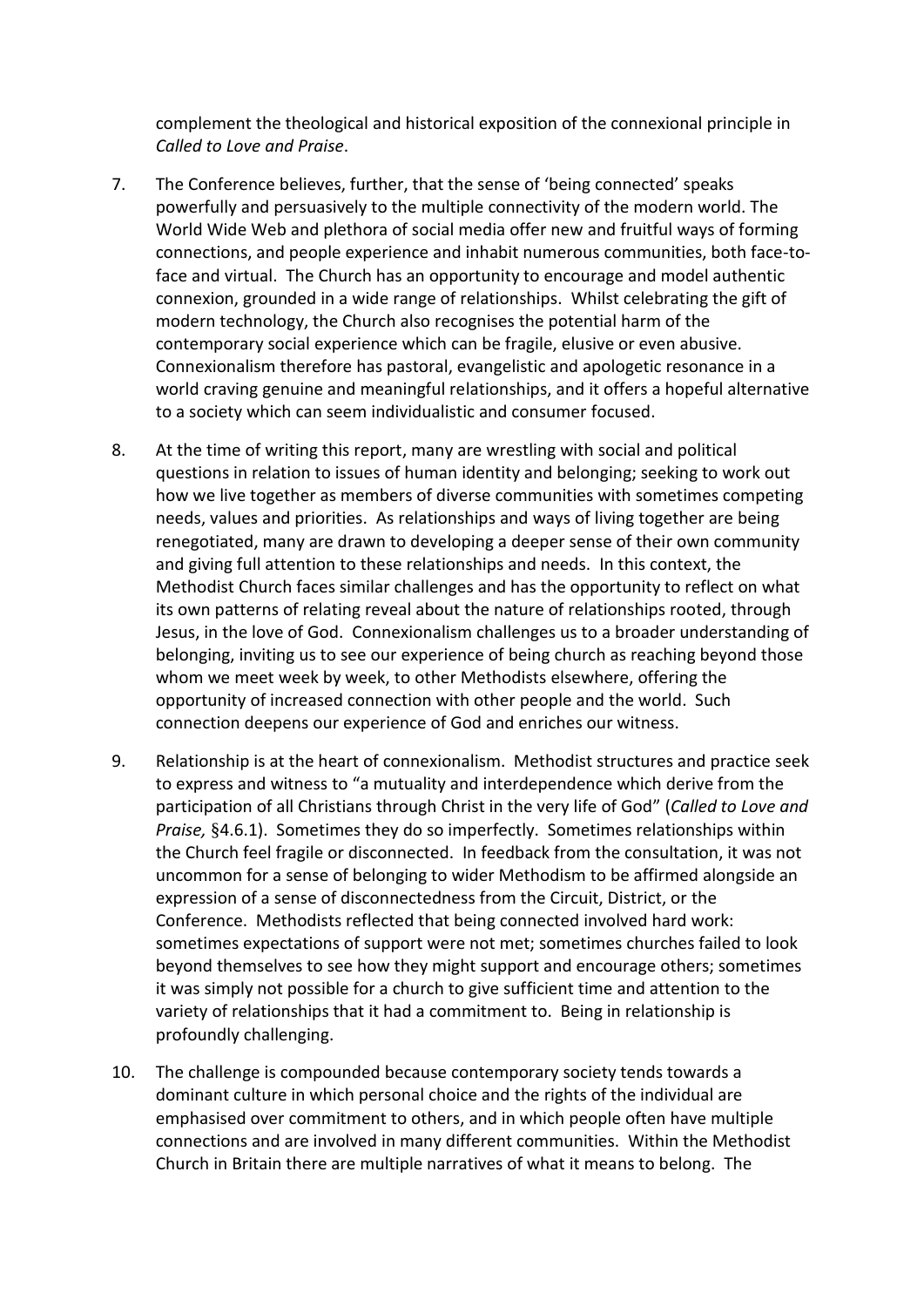increasingly diverse nature of our Connexion was acknowledged in the *General Secretary's Report* to the 2014 Conference (*Conference Agenda 2014*, 28). The richness of the variety of gifts, the breadth of theologies, and the diversity of faith experiences enrich the Church, and further make manifest and encourage deeper understanding of the generous love of God. Yet an important tension was highlighted in the 2013 *Larger Than Circuit* report: "The very proper focus on the contextual nature of mission and ministry brings with it challenges – not least the risk of personality-driven or exclusively local agendas – and there is a continuing need to hold that in tension with connexionalism. There is a difference between recognising and celebrating our diversity and fragmenting our Connexion" (*Conference Agenda 2013*, 110). How we belong together and celebrate our diversity is a continuing question for the whole Church and for each particular context.

- 11. Relationships are sustained, and a sense of belonging strengthened, through time, attention and commitment. Those who had a greater level of engagement within Circuits, Districts, or with the Conference (and particularly those who had held roles in these contexts) felt a greater sense of belonging to them. Intentional and effective communication, shared experiences, tangible expressions of support and encouragement, and the sharing of stories were identified as helpful means of increasing awareness of the wider Connexion and strengthening connexional identity.
- 12. Connexionalism makes a serious ecclesiological statement, and it is a significant Methodist contribution to ecumenical dialogue. Responding to the inter-church process 'Not Strangers but Pilgrims' in the 1980s, the Methodist Church gave as examples of its 'connexional character' "a national structure embracing England, Scotland, Wales, Shetland, the Isle of Man and the Channel Islands, under the ultimate authority of the Methodist Conference, and regulated by a common form of church order", "the Standing Orders of the Conference" that "regulate administration in every sphere of the church's life, local and national", the ordained ministry, membership being of the whole Church (which involves transfer when members remove from one locality to another) and "a system of grant support, and (in property matters) report and building consent" that "ensures that the strong can help the weak and that wider resources and experience can be made available to the smallest congregation" (*Not Strangers But Pilgrims: A Methodist Response*, 1986). A generation later, many of these examples would be endorsed, and others added. In a series of formal and informal dialogues with the Church of England, the United Reformed Church and the Roman Catholic Church, the connexional nature of the Church has been affirmed not only by Methodists, but also by ecumenical partners, while recognising that the vocabulary and structural expression of connexionalism vary across the different Christian traditions. The Conference considers that it may be worth exploring with ecumenical partners whether and how the Methodist experience and practice of connexionalism might contribute to reflecting on their own forms of synodical and conciliar governance.
- 13. Connexionalism has a strong missionary dynamic, enabling the effective deployment of resources in the service of God's mission, and challenging parochial attitudes and assumptions. Feedback from Venture FX Pioneers demonstrated this, underlining that this work was made possible by the initiative, support and funding of the wider body.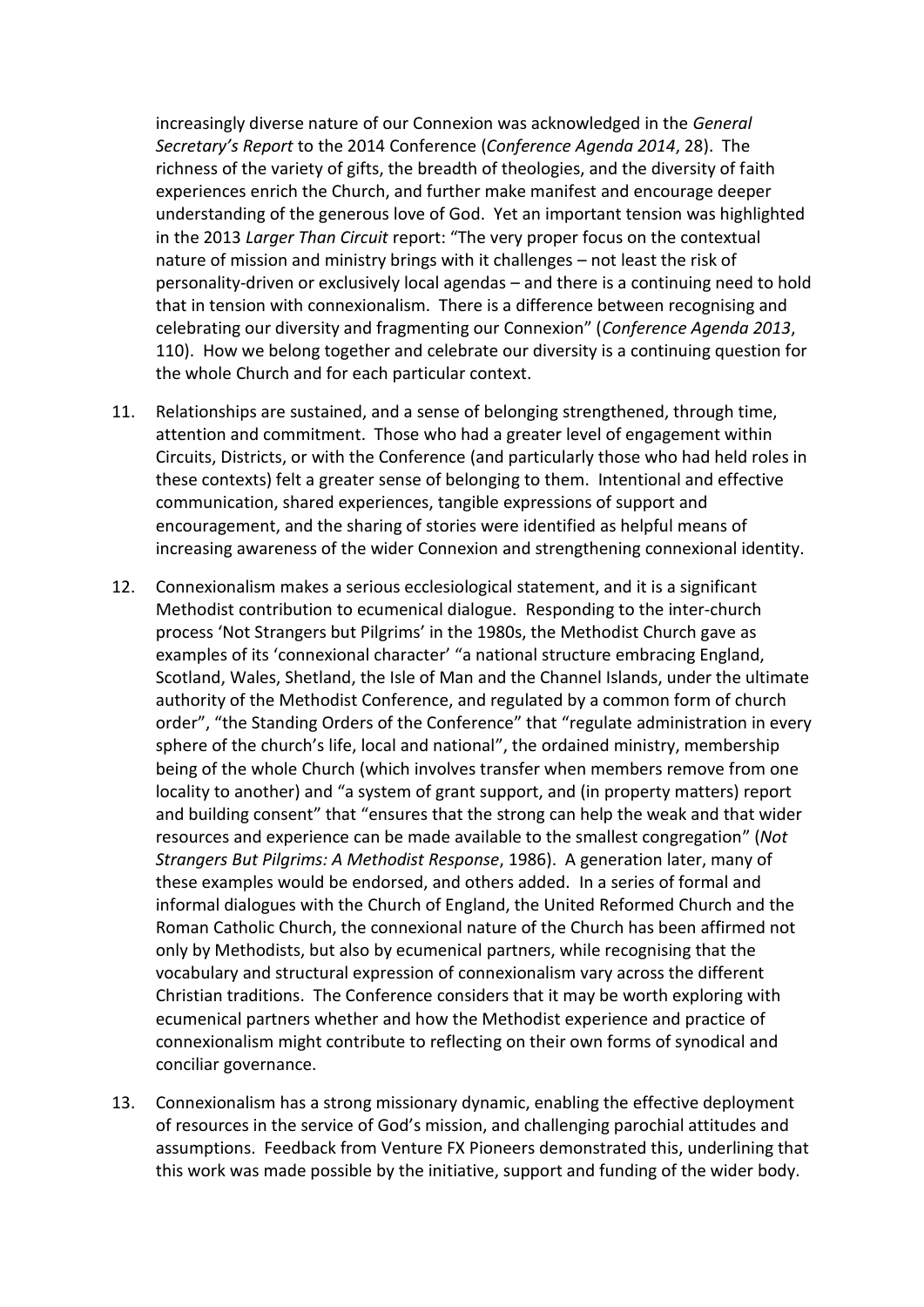Pioneers spoke appreciatively of their sense of belonging to something that was bigger and wider than their local context, helping them to feel located and rooted. For some, being part of the Methodist Church gave their work wider credibility and provided structures of support in demanding situations. Pioneers saw themselves as not just local people engaged in mission with the unchurched but as somehow representing the wider Church in doing so, and reflecting Methodism's charism of generous hospitality and concern for those on the margins of church or society.

- 14. Contemporary challenges to connexionalism are often long-standing issues in modern dress, for example, matters of subsidiarity, friction between 'centre' and 'circumference', suspicion of the other, failures in communication, and genuine differences over which relationships to prioritise. The application of fundamental principles in specific situations may lead different people to different conclusions. There is, therefore, a continuing educative task in raising awareness and deepening understanding of the connexional principle and encouraging Methodist people to reflect on how it is expressed and enacted in their own context.
- 15. Given the affirmations above, some contemporary situations raise particular issues in the application of the connexional principle.
- 15.1. The Methodist Church in Great Britain rejoices in the presence of 'Fellowship Groups' based on ethnicity and/or language. In recognising this diversity, the Conference wishes to celebrate the enriching role that such Fellowships play as part of the Connexion. It realises the importance of 'belonging' and the strength of Methodist identity, and acknowledges the practical challenge of appropriate integration. The Conference believes that it will be necessary for each individual Fellowship Group to discern the appropriate forum within the connexional framework for mutual learning and sharing to take place. It is also important for Fellowship Groups to move beyond an understanding of merely belonging to the realisation of becoming, with all other strands of the Connexion, a full part of what God needs from the Methodist Church in the twenty-first century.
- 15.2. Methodism also rejoices in the increasing range of fresh expressions of church and recognises the need to embrace different ways of being church within our structures. It is vital to enable and support those working in new ways, to maintain the principles of connexionalism which facilitate a sense of belonging, accountability and interdependence.
- 16. The Conference has been greatly encouraged by the affirmation of connexionalism and by the evidence of the effective application of the connexional principle demonstrated in the responses to this consultation. In embracing the persistent and dynamic tension between the local and the wider community, the connexional principle prompts us to face the challenges and hard work of living in relationship with others. Where isolation, individualism and suspicion impair relationships, such a witness to other ways of being can offer life-giving possibilities. In emphasising relationships of mutuality and interdependence, the connexional principle helps us to reveal something of the love and nature of God. Although working out the practical implications of being a connexional Church in the twenty-first century is challenging (as it was in the eighteenth, nineteenth and twentieth centuries), the Conference is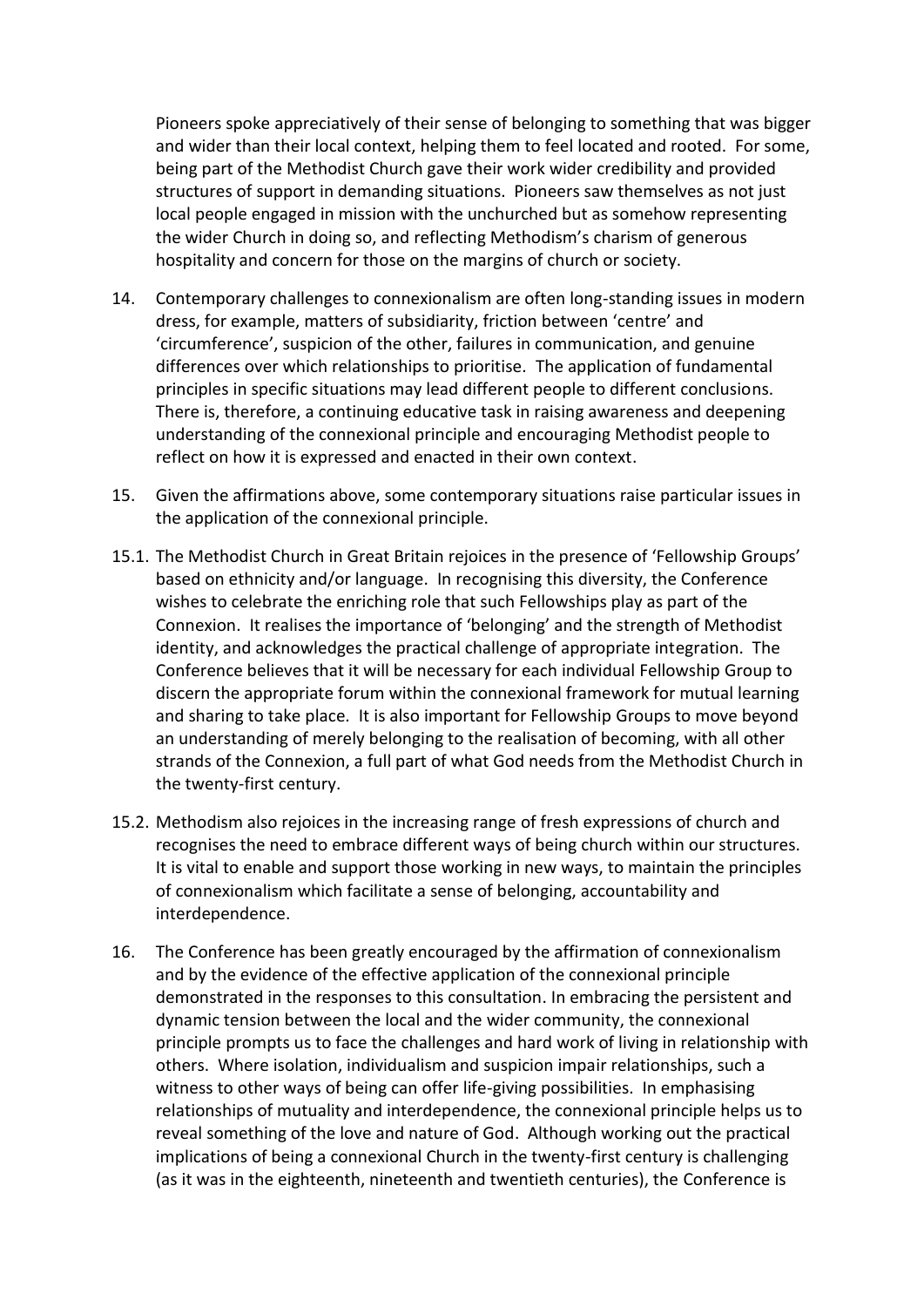confident that the Methodist people have the resources and the determination to undertake this task. Above all, we affirm our confidence in God, who calls us into connexion, and sustains us in relationship.

#### **\*\*\*RESOLUTION**

**37/1. The Conference adopted the Report and commended it for study and reflection throughout the Connexion.**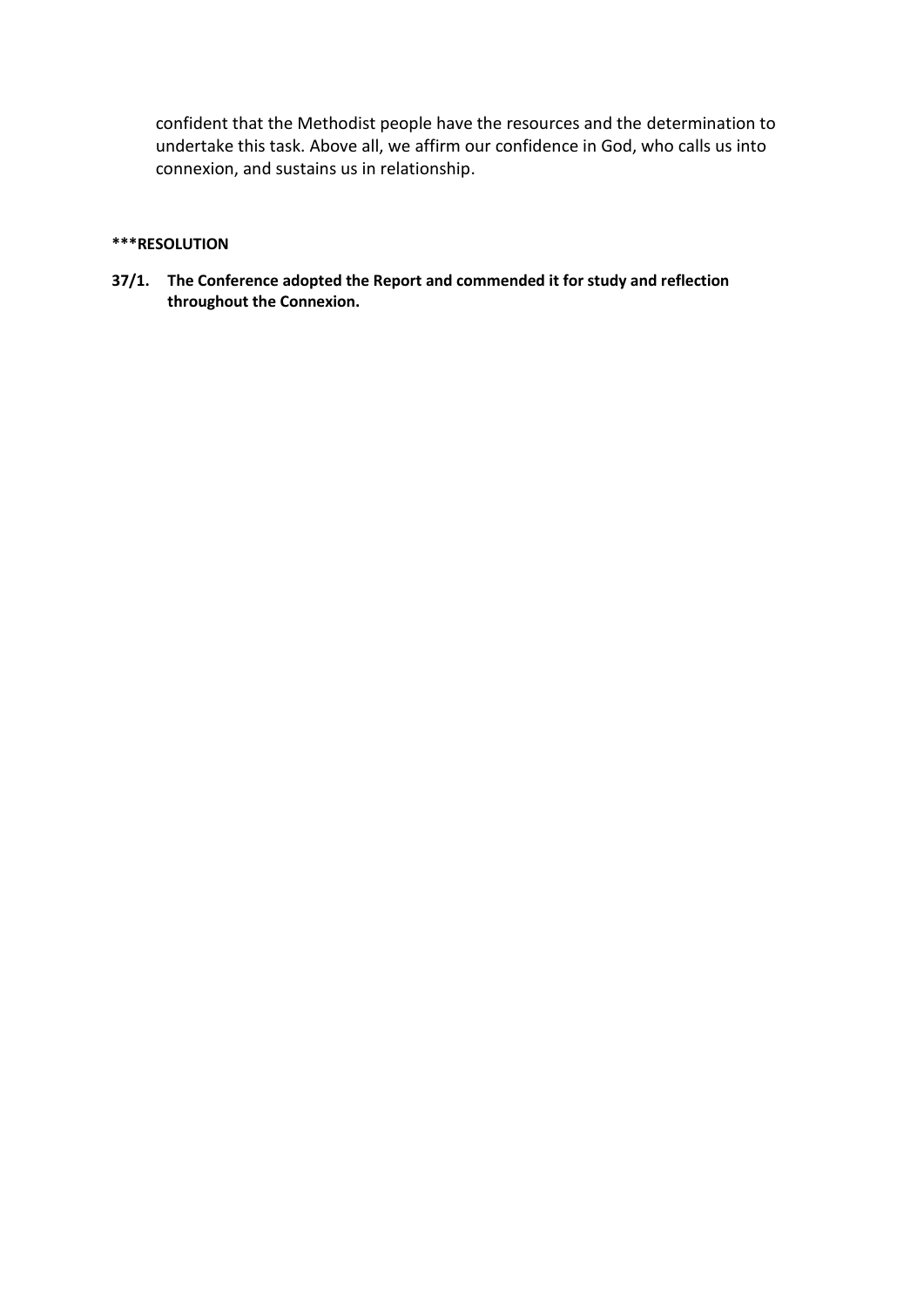## **Appendix 1**

### **Questions for Consideration**

- 1. Does the understanding of connexionalism outlined in paragraph 5 ring true to your experience of the Church?
- 2. How is connexionalism expressed and experienced in your Local Church?
- 3. Where do people look for meaningful relationships today? Do they find them in the Church?
- 4. What is your experience of belonging to wider Methodism?
- 5. Do you see (and experience) the diversity of modern Methodism as a strength? Or a weakness? Or both?
- 6. What specific things could you do to strengthen mutuality and interdependence in the Church?
- 7. In reflecting on the deployment of resources, how does the use of your buildings, finances and people reflect and express the connexional principle?
- 8. What resources do you need to understand better what it means to be a connexional Church?

## **Appendix 2**

## *Called to Love and Praise* **(1999) §§ 4.6.1-4.6.6**

#### **4.6 The Connexional Principle**

- 4.6.1 The connexional principle, as we have seen, has been intrinsic to Methodism since its origins. Although this principle has not always come to expression in a complete or balanced way in Methodist structures and practice, it enshrines a vital truth about the nature of the Church. It witnesses to a mutuality and interdependence which derive from the participation of all Christians through Christ in the very life of God himself. Whether the word 'connexion' is retained or not, the principle is fundamental.
- 4.6.2 How is this 'connexional principle' effected? First, at all levels of the Church, the structures of fellowship, consultation, government and oversight express the interdependence of all churches, and help to point up, at all levels, necessary priorities in mission and service. Second, alongside this, as the natural corollary of connexionalism, local churches, Circuits and Districts exercise the greatest possible degree of autonomy. This is necessary if they are to express their own cultural identity and to respond to local calls of mission and service in an appropriate way. But their dependence on the larger whole is also necessary for their own continuing vitality and well-being. Such local autonomy may also need to be limited from time to time in the light of the needs of the whole Church.